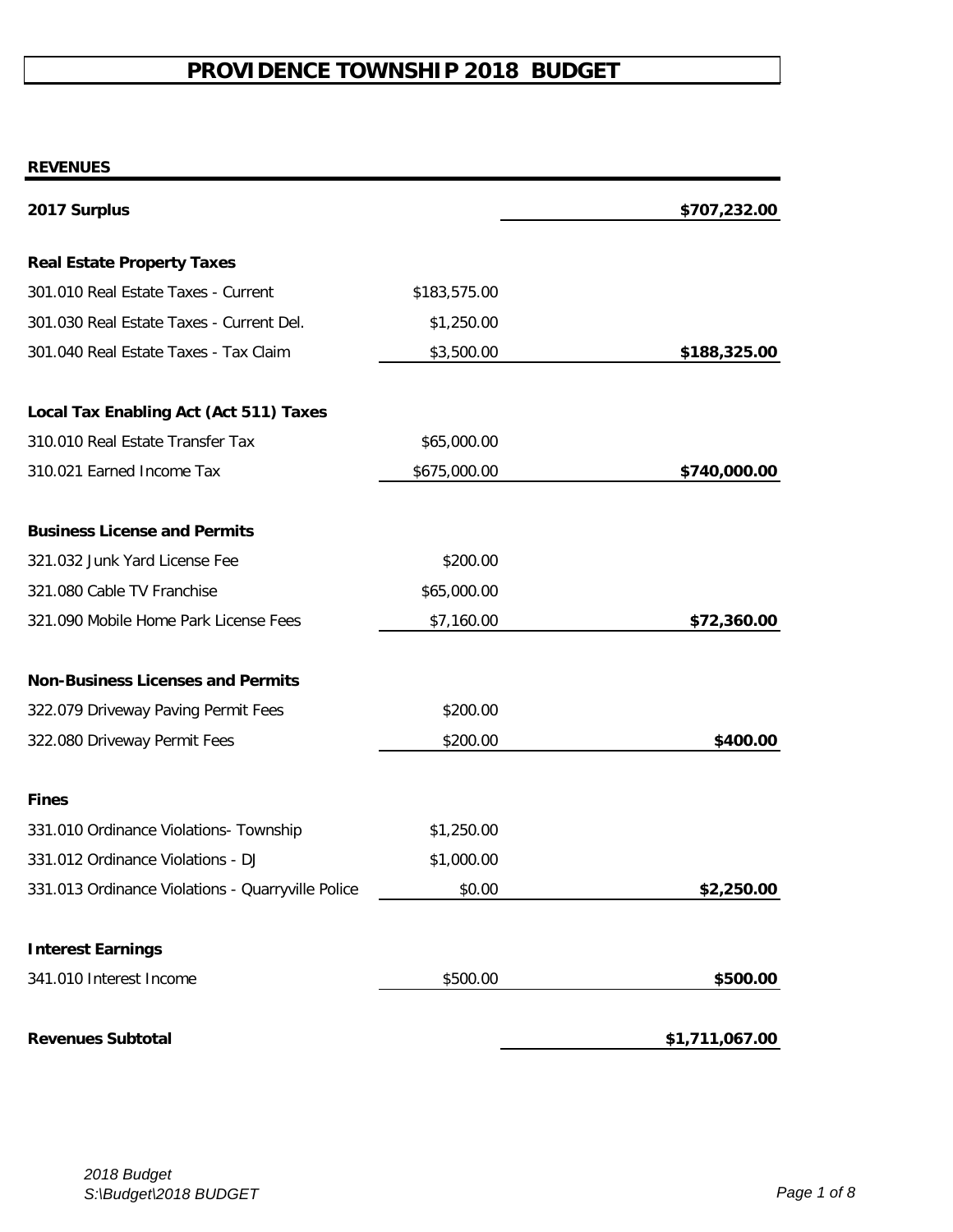| <b>REVENUES</b>                              |              |                |
|----------------------------------------------|--------------|----------------|
| <b>REVENUES FORWARDED</b>                    |              | \$1,711,067.00 |
| <b>Rents &amp; Royalties</b>                 |              |                |
| 342.010 Rent of Ground                       | \$330.00     |                |
| 342.020 Rent of Building                     | \$2,910.00   | \$3,240.00     |
| <b>State Capital and Operating Grants</b>    |              |                |
| 351.000 Federal Grants                       | \$750,000.00 |                |
| 354.000 State Grants                         | \$0.00       |                |
| 354.003 DCNR - ELGT Design                   | \$30,000.00  |                |
| 354.004 State Reimbursement for SEO          | \$0.00       |                |
| 354.006 Municipal Pension - State Aid        | \$30,000.00  |                |
| 354.015 Recycling Grant                      | \$3,000.00   | \$813,000.00   |
| <b>State Shared Revenue and Entitlements</b> |              |                |
| 355.001 Public Utility Realty Tax            | \$900.00     |                |
| 355.013 Firemen's Relief Fund                | \$48,000.00  | \$48,900.00    |
| Local Government Units Capital/              |              |                |
| <b>Operating Grants</b>                      |              |                |
| 357.002 L.E.M.A./P.E.M.A. Payment            | \$1,000.00   | \$1,000.00     |
| <b>General Government</b>                    |              |                |
| 361.030 Subdivision Administration Fees      | \$500.00     |                |
| 361.033 Zoning Change Application Fees       | \$0.00       |                |
| 361.034 Zoning Hearing Board Fees            | \$8,000.00   |                |
| 361.035 Stormwater Exemption                 | \$4,000.00   |                |
| 361.036 Stormwater Small Projects            | \$1,000.00   |                |
| 361.037 Stormwater Site Plans                | \$600.00     |                |
| 361.040 Planning Module Fees                 | \$200.00     |                |
| 361.050 Sale of Books/Maps/Copies            | \$0.00       |                |
| 361.060 Open Records Request Fees            | \$0.00       | \$14,300.00    |
| <b>Public Safety</b>                         |              |                |
| 362.041 Zoning Permit Fees                   | \$10,000.00  |                |
| 362.043 Sewage Perc & Probe Tests            | \$4,000.00   |                |
| 362.044 Sewage Permit Fees                   | \$1,500.00   |                |
| 362.045 Occupancy Permit Fees                | \$3,500.00   |                |
| 362.046 Building Code Administrative Fees    | \$2,000.00   | \$21,000.00    |
| <b>Revenues Subtotal</b><br>2018 Budget      |              | \$2,612,507.00 |

*S:\Budget\2018 BUDGET Page 2 of 8*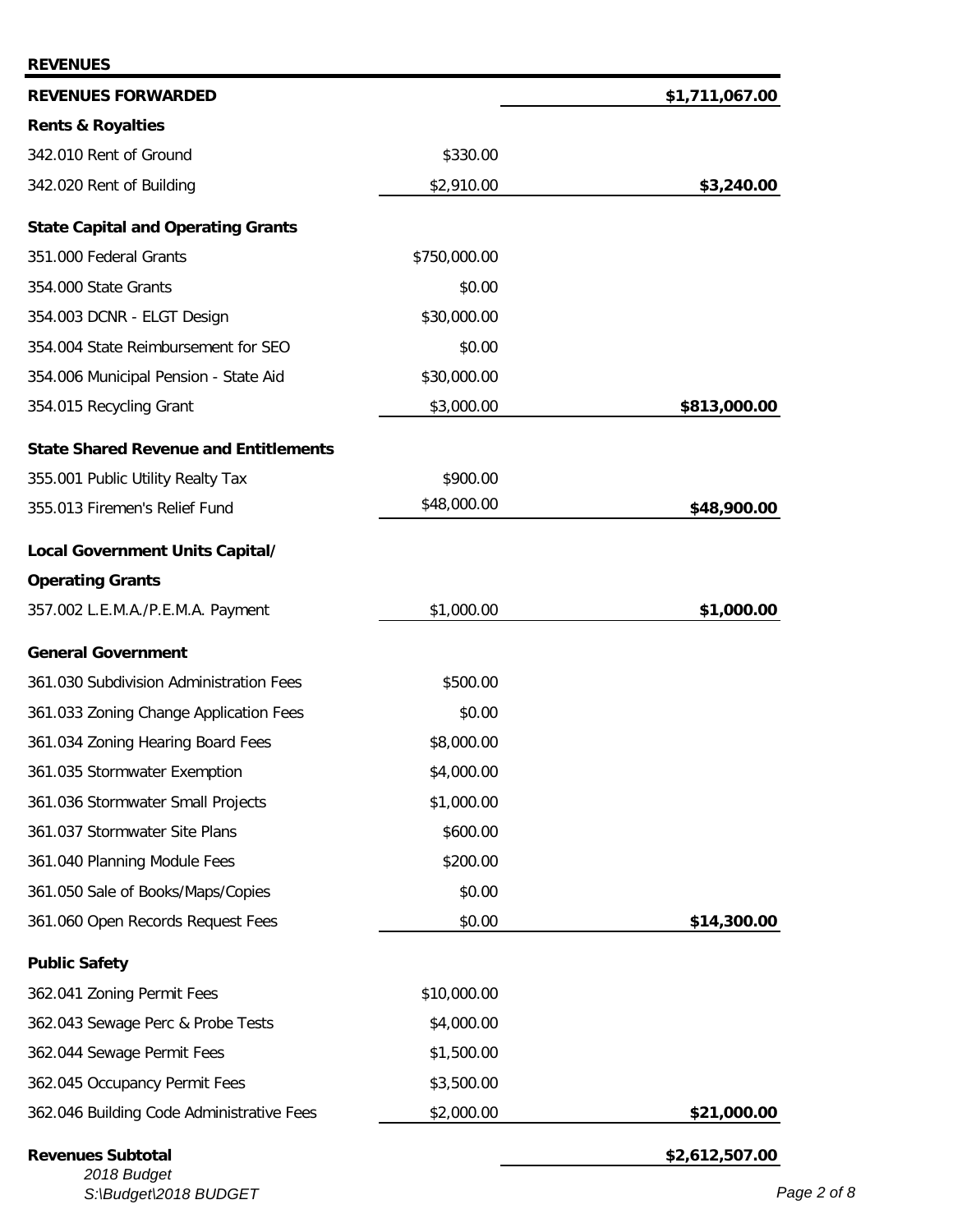| <b>REVENUES FORWARDED</b>          |            | \$2,612,507.00 |
|------------------------------------|------------|----------------|
| <b>Highways and Streets</b>        |            |                |
| 363.051 PennDot Snow Plow Contract | \$7,500.00 | \$7,500.00     |
|                                    |            |                |
| <b>Railroad</b>                    |            |                |
| 363.052 Linear Park                | \$0.00     |                |
| 363.053 Ground Rental              | \$0.00     | \$0.00         |
|                                    |            |                |
| <b>Miscellaneous</b>               |            |                |
| 370.000 Sale of Equipment          | \$0.00     |                |
| 387.000 Miscellaneous Income       | \$0.00     |                |
| 387.026 Newsletter Advertising     | \$450.00   |                |
| 391.000 Sale of Property           | \$0.00     | \$450.00       |
| <b>Long Term Debt Proceeds</b>     |            |                |
| 393.000 Construction Loan          | \$0.00     | \$0.00         |
| <b>Total Revenues</b>              |            | \$2,620,457.00 |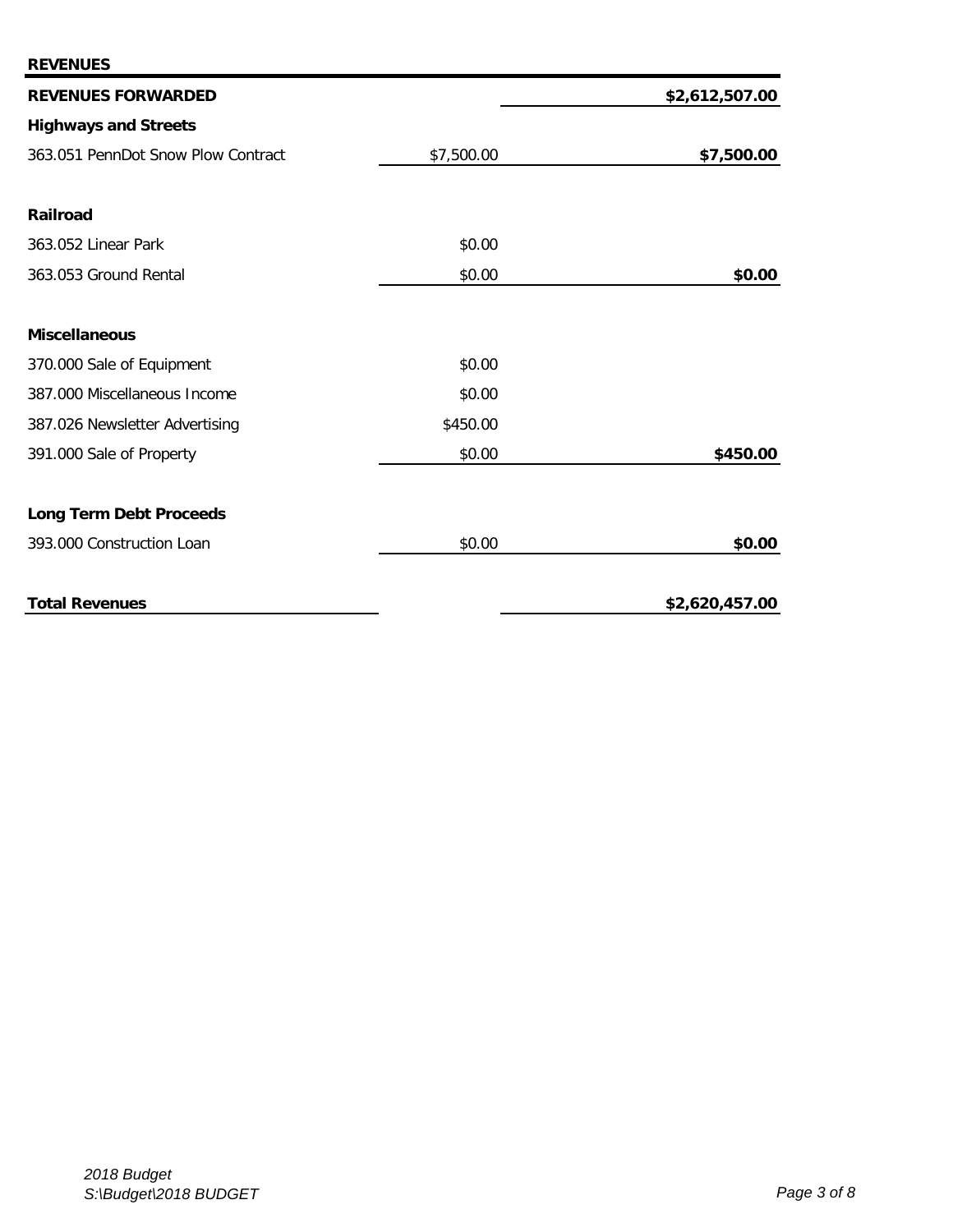### **EXPENDITURES**

| <b>Legislative Body</b>                  |             |             |
|------------------------------------------|-------------|-------------|
| 400.110 Supervisors Meeting Pay          | \$7,500.00  |             |
| 400.210 Office Supplies                  | \$6,000.00  |             |
| 400.213 Office Equipment Purchases       | \$8,000.00  |             |
| 400.250 Office Equipment Maintenance     | \$2,200.00  |             |
| 400.260 IT Services                      | \$5,000.00  |             |
| 400.321 Telephone and Fax Machine        | \$12,000.00 |             |
| 400.325 Postage Expense                  | \$1,700.00  |             |
| 400.329 Newsletter Postage               | \$2,000.00  |             |
| 400.330 Mileage Reimbursement            | \$1,000.00  |             |
| 400.340 Advertising & Printing           | \$5,500.00  |             |
| 400.342 Newsletter Printing Expense      | \$1,200.00  |             |
| 400.380 Miscellaneous Expense            | \$1,500.00  |             |
| 400.410 Bank Fees                        | \$0.00      |             |
| 400.420 Dues, Subscriptions, Memberships | \$2,000.00  |             |
| 400.430 Educational Reimbursement        | \$1,000.00  |             |
| 400.460 Meetings and Conferences         | \$2,500.00  |             |
| 400.480 Property Tax                     | \$1,100.00  | \$60,200.00 |
| <b>Financial Administration</b>          |             |             |
| 401.110 Manager Wages                    | \$73,915.00 |             |
| 401.313 Manager/Secretary Bond           | \$750.00    |             |
| 401.315 Payroll Tax Services             | \$2,000.00  |             |
| 402.311 Auditing Services                | \$11,850.00 |             |
| 402.313 Treasurer's Bond                 | \$750.00    | \$89,265.00 |
|                                          |             |             |
| <b>Tax Collection</b>                    |             |             |
| 403.114 Tax Collector Commission         | \$1,500.00  |             |
| 403.210 Tax Collector Supplies           | \$0.00      |             |
| 403.325 Tax Collector Postage            | \$1,600.00  |             |
| 403.350 Tax Collector Bond               | \$0.00      | \$3,100.00  |

## **EXPENDITURES SUBTOTAL 6152,565.00**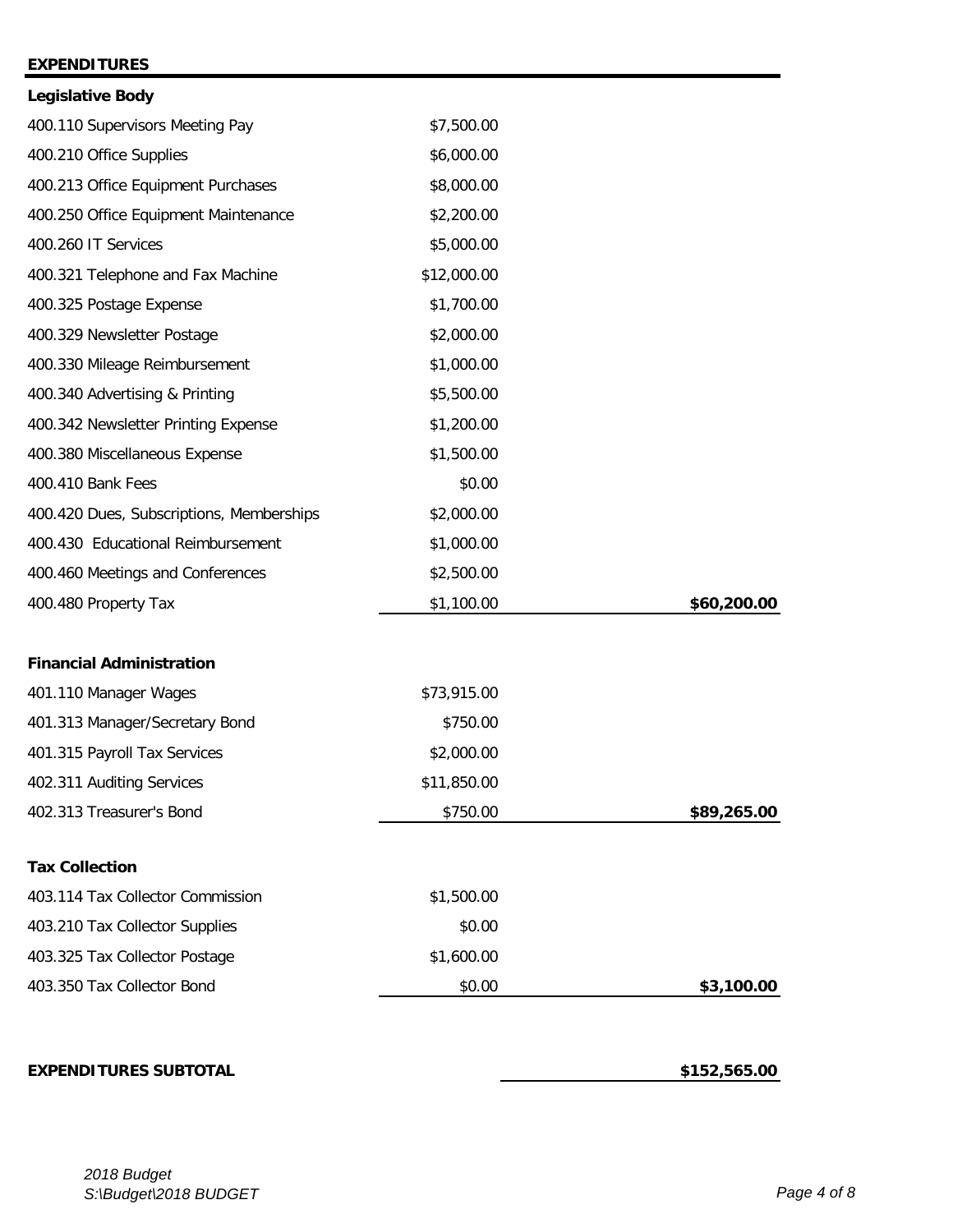| <b>EXPENDITURES</b>                            |             |              |
|------------------------------------------------|-------------|--------------|
| <b>EXPENDITURES FORWARDED</b>                  |             | \$152,565.00 |
| Legal                                          |             |              |
| 404.130 Solicitor Fees                         | \$12,000.00 |              |
| 404.314 Special Legal Fees                     | \$2,500.00  | \$14,500.00  |
| <b>Secretary</b>                               |             |              |
| 405.120 Secretary Wages                        | \$0.00      |              |
| 405.220 Administrative Staff Wages             | \$10,800.00 | \$10,800.00  |
| <b>Engineer</b>                                |             |              |
| 408.313 Engineer - Zoning & Miscellaneous      | \$5,000.00  |              |
| 408.314 Engineer - Meeting Attendance          | \$2,500.00  |              |
| 408.315 Engineer - Act 537 Sewage Planning     | \$0.00      |              |
| 408.316 Engineer - Zoning Ordinance            | \$2,000.00  |              |
| 408.320 Engineer - Stormwater Ordinance        | \$0.00      |              |
| 408.321 Engineer - Flood Plain Ordinance       | \$0.00      |              |
| 408.322 Engineer - MS4 Implementation          | \$12,500.00 | \$22,000.00  |
| <b>General Government Buildings/Shop</b>       |             |              |
| 409.130 Office Cleaning Expense                | \$4,000.00  |              |
| 409.230 Building Heat                          | \$3,000.00  |              |
| 409.250 Building Maintenance Supplies          | \$300.00    |              |
| 409.361 Building Electricity                   | \$9,000.00  |              |
| 409.366 Waste Disposal                         | \$1,000.00  |              |
| 409.371 Building Maintenance                   | \$4,000.00  |              |
| 409.373 Grounds Maintenance                    | \$1,000.00  |              |
| 409.400 Pest Control                           | \$700.00    | \$23,000.00  |
| <b>Capital Construction</b>                    |             |              |
| 409.600 Capital Construction Projects          | \$0.00      |              |
| 409.601 Fixtures, Furnishings, Equipment       | \$0.00      | \$0.00       |
| <b>Police</b>                                  |             |              |
| 410.130 Drug Task Force Contribution           | \$1,000.00  |              |
| 410.140 Quarryville Police Department Contract | \$0.00      | \$1,000.00   |
| <b>EXPENDITURES SUBTOTAL</b>                   |             | \$223,865.00 |

*2018 Budget S:\Budget\2018 BUDGET Page 5 of 8*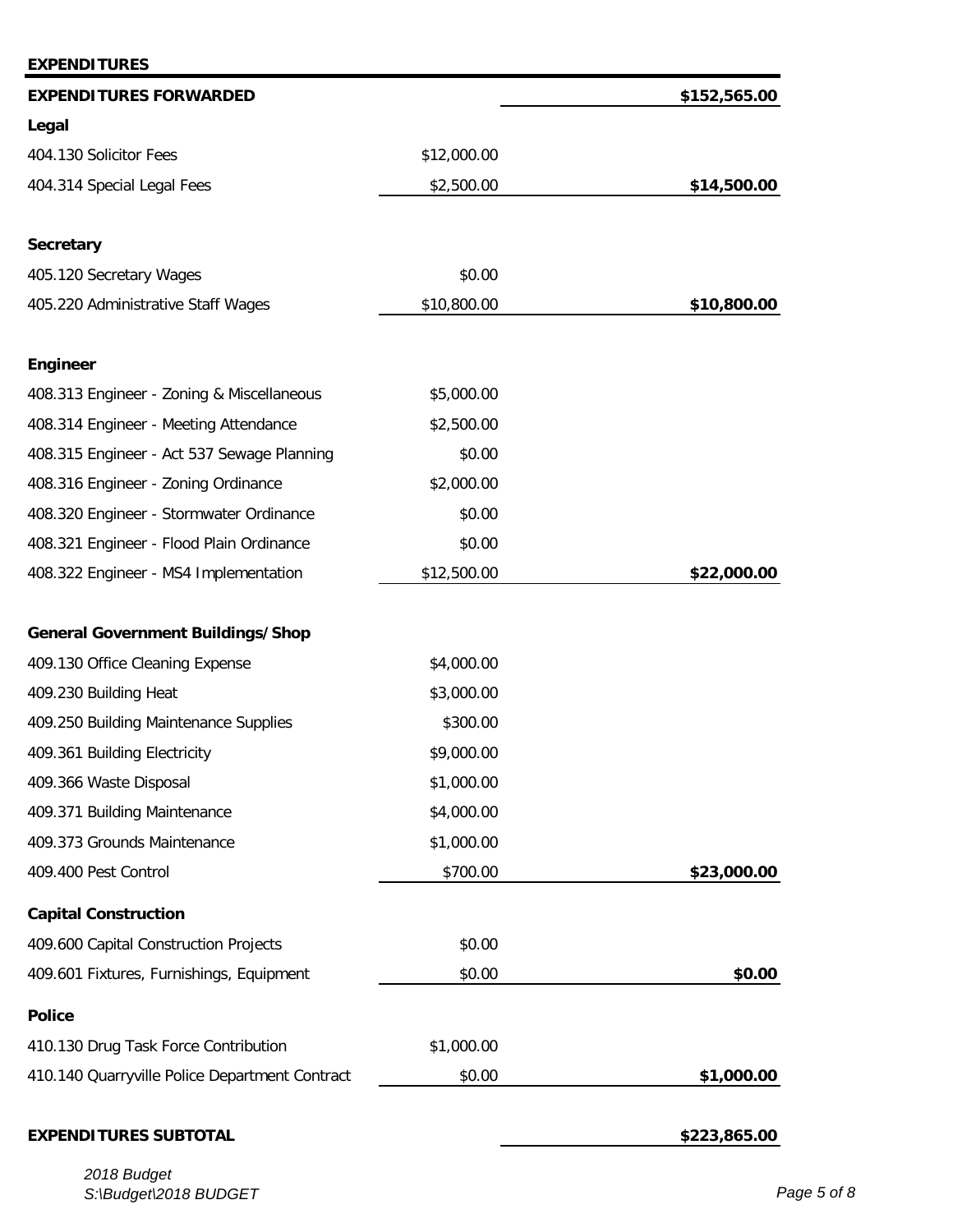| <b>EXPENDITURES FORWARDED</b>                 |              | \$223,865.00 |
|-----------------------------------------------|--------------|--------------|
| <b>Fire</b>                                   |              |              |
| 411.540 Voluntary Fire Company Contr.         | \$37,500.00  |              |
| 411.541 Firemen's Relief Fund                 | \$48,000.00  |              |
| 411.542 Workers Compensation - Fire Co.       | \$21,500.00  | \$107,000.00 |
| Ambulance                                     |              |              |
| 412.500 Volunteer Ambulance Contribution      | \$0.00       | \$0.00       |
| <b>Protective Inspection</b>                  |              |              |
| 413.130 Sewage Enforcement Officer            | \$7,500.00   | \$7,500.00   |
| <b>Planning and Zoning</b>                    |              |              |
| 414.130 Zoning Officer Wages                  | \$41,600.00  |              |
| 414.314 ZHB Legal Council                     | \$5,500.00   |              |
| 414.316 Planning Commission Expenses          | \$3,000.00   |              |
| 414.317 Zoning Hearing Board Expenses         | \$4,000.00   |              |
| 414.337 Zoning Miscellaneous Expenses         | \$500.00     |              |
| 414.338 BOCA Administrative Fees              | \$200.00     |              |
| 414.339 MS4 Expenses                          | \$5,000.00   | \$59,800.00  |
| <b>Emergency Management</b>                   |              |              |
| 415.510 Emergency Management Expenses         | \$1,000.00   | \$1,000.00   |
| <b>Highway Maintenance - General Services</b> |              |              |
| 430.120 Roadmaster Salary                     | \$64,300.00  |              |
| 430.140 Road Laborers Wages                   | \$206,000.00 |              |
| 430.231 Gasoline                              | \$2,000.00   |              |
| 430.232 Diesel Fuel                           | \$18,000.00  |              |
| 430.234 Motor Oil & Lubricants                | \$1,000.00   |              |
| 430.238 Uniforms                              | \$1,000.00   |              |
| 430.250 Truck Maintenance                     | \$25,000.00  |              |
| 430.260 Shop Tools & Supplies                 | \$3,500.00   |              |
| 430.374 Road Equipment Maintenance            | \$14,500.00  |              |
| 430.384 Equipment Rental                      | \$1,500.00   |              |
| 430.700 Capital Equipment Purchases           | \$80,975.00  | \$417,775.00 |

# **EXPENDITURES SUBTOTAL \$816,940.00**

**EXPENDITURES**

*2018 Budget S:\Budget\2018 BUDGET Page 6 of 8*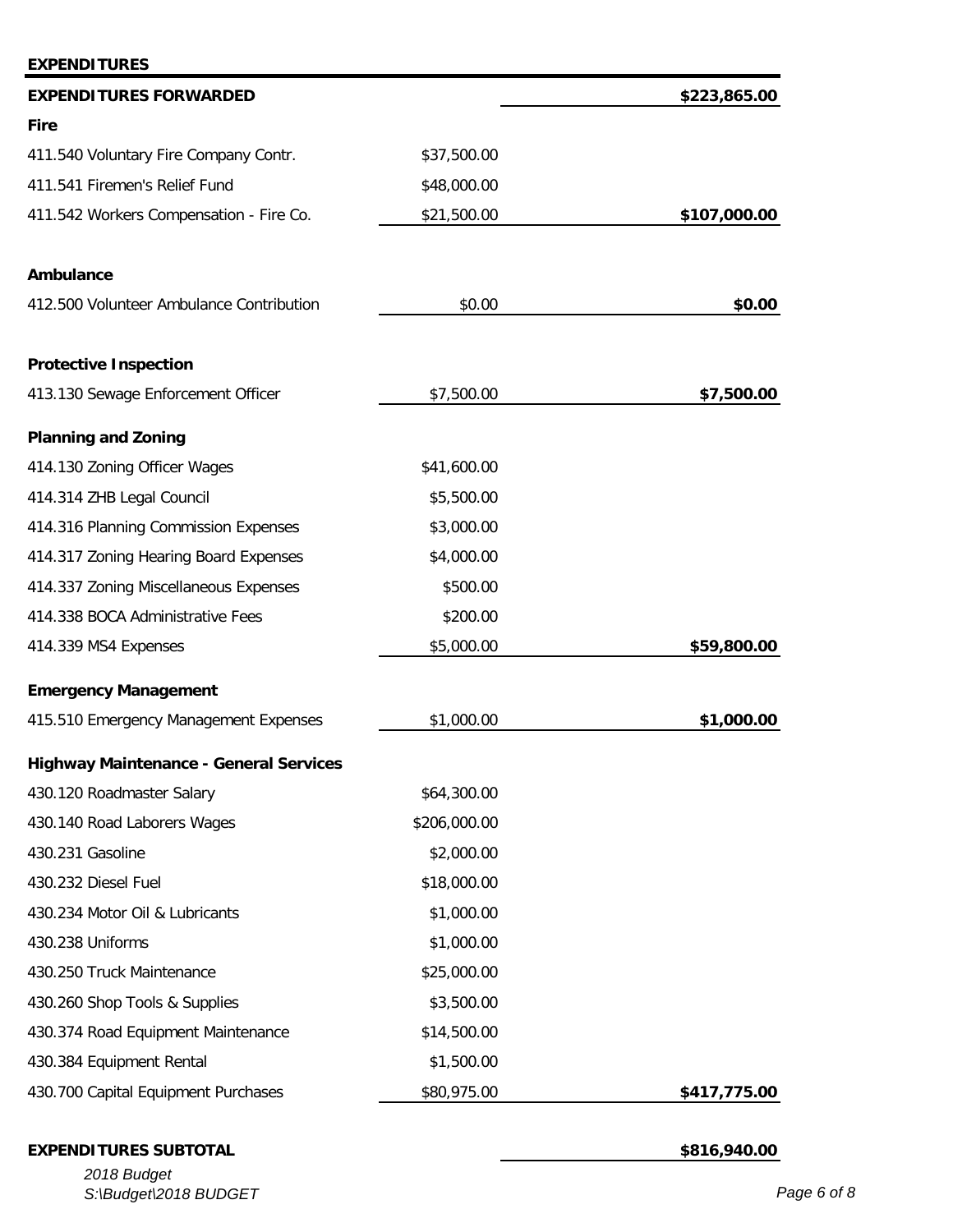| <b>EXPENDITURES</b>                          |              |                |
|----------------------------------------------|--------------|----------------|
| <b>EXPENDITURES FORWARDED</b>                |              | \$816,940.00   |
| <b>Highway Maintenance</b>                   |              |                |
| 433.000 Road & Street Signs                  | \$3,000.00   |                |
| 434.000 Bridge Maintenance                   | \$10,000.00  |                |
| 436.000 Storm Drains & Catch Basins          | \$8,000.00   |                |
| 438.00 Road Maintenance                      | \$50,000.00  | \$71,000.00    |
| <b>Highway Construction &amp; Rebuilding</b> |              |                |
| 439.000 Road Construction                    | \$366,000.00 |                |
| 439.200 Guide Rails                          | \$0.00       |                |
| 439.313 Road Engineering                     | \$5,000.00   |                |
| 439.314 Traffic Signals                      | \$750.00     | \$371,750.00   |
| <b>Parks/Recreation</b>                      |              |                |
| 439.516 Linear Park Maintenance              | \$20,000.00  |                |
| 439.517 Linear Park Capital Improvement      | \$780,000.00 | \$800,000.00   |
| <b>Contributions/Participant Recreation</b>  |              |                |
| 452.540 Contribution - S.E.C.A               | \$0.00       |                |
| 453.000 Contribution - Boy Scouts            | \$0.00       |                |
| 456.000 Contribution - Library               | \$12,000.00  |                |
| 458.100 Contribution - Senior Center         | \$0.00       |                |
| 458.200 Contribution - Meals on Wheels       | \$0.00       | \$12,000.00    |
| <b>Debt Service</b>                          |              |                |
| 471.000 Debt Principal                       | \$115,000.00 |                |
| 472.000 Debt Interest                        | \$42,500.00  | \$157,500.00   |
| <b>Miscellaneous Expenditures</b>            |              |                |
| 481.300 Stray Dogs - Boarding Fee            | \$0.00       | \$0.00         |
| <b>Funds</b>                                 |              |                |
| 483.163 Municipal Pension - State Aid        | \$30,000.00  |                |
| 483.164 Municipal Pension - Township         | \$8,000.00   | \$38,000.00    |
| <b>EXPENDITURES SUBTOTAL</b>                 |              | \$2,267,190.00 |
|                                              |              |                |